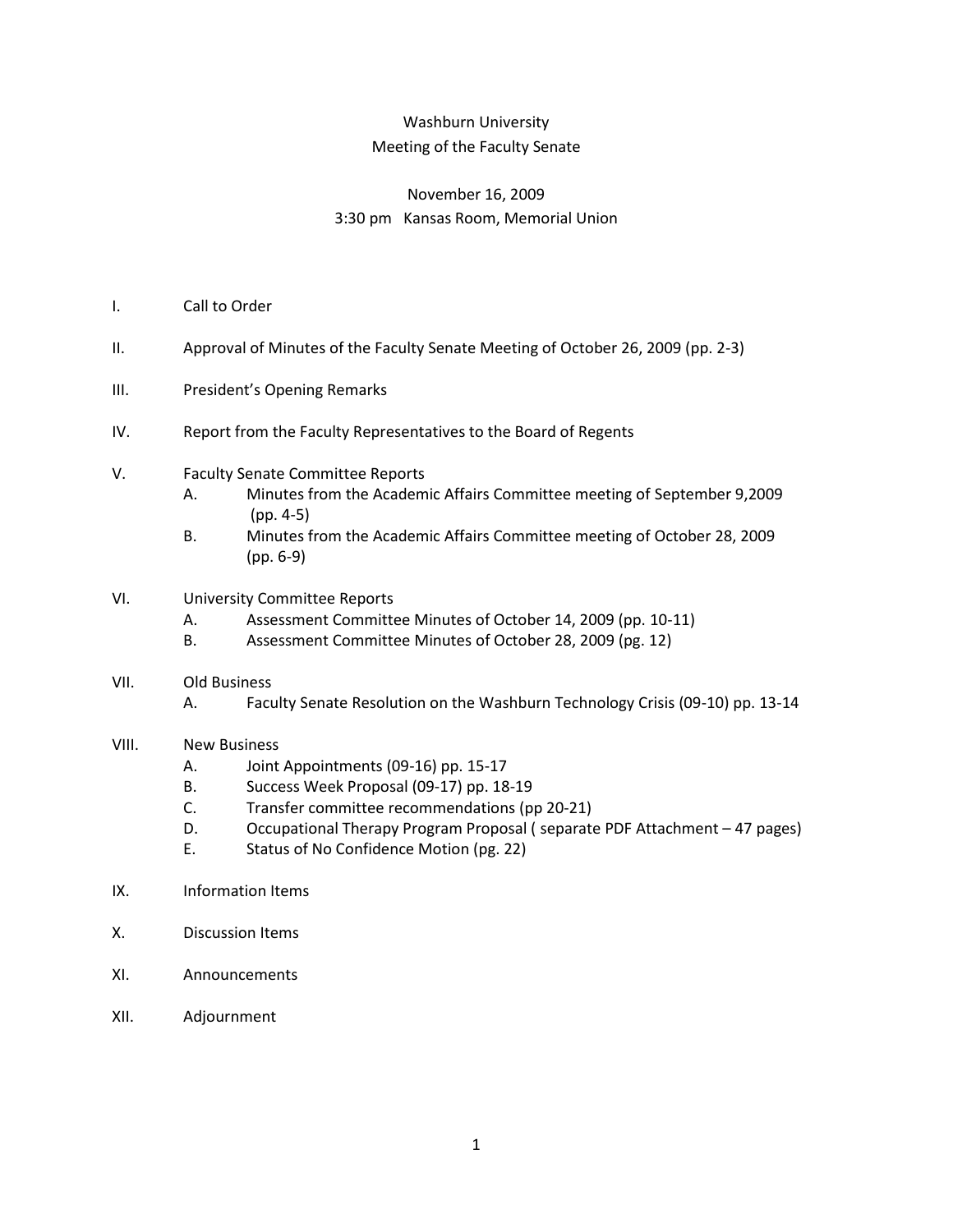#### **Faculty Senate Washburn University**

*Minutes of October 12, 2009 Kansas Room, Memorial Union*

- Present: Arterburn, Averett, Barker, Berry, Bowen (VPAA), Byrne, Cantanzaro, Childers, Croucher, Isaacson, Jackson, Janzen, Kaufman, Khan, Love (guest), Lunte, Manske, Mazachek, McBeth, McGuire, Melick, Menzie, Onek (guest), Porta, Prasch (President), Rich, Routsong, Russell (guest), Sharafy, Shaver, Sullivan, Walker, Wilson (guest), Wynn
	- I. The meeting of the Faculty Senate was called to order at 3:33 PM.
	- II. Prasch suggested amending B of his opening remarks and then the minutes of the Faculty Senate meeting of October 12, 2009 were approved.
	- III. President's Opening Remarks.
		- A. Prasch discussed the recent Presidential Budget committee he attended. He noted that he was surprised to hear that the introductionof furloughs was raised in the event of further cuts in state support and noted that increasing enrollment would be another alternative. He was also alarmed to hear about a proposed program reduction and reallocation. Dean McQuere and Prasch expressed significant alarm that the idea was even being discussed. The plan would target underperforming programs and the committee was looking at a systematic way of implementing this. VPAA Bowen mentioned that this possibility has been mentioned in several of the white papers.
	- IV. Report from the Faculty Representatives to the Board of Regents.
		- A. Prasch stated that the Board has not met since the last meeting and that he will make a report the next time.
	- V. Faculty Senate Committee Reports.
		- A. All items from the Academic Affairs Committee were approved and formal minutes from the committee's last meeting will be approved at the next Senate meeting.
	- VI. University Committee Minutes.
		- A. Minutes from the Assessment Committee meeting of Sept. 9, 2009 were accepted.
		- B. Minutes from the Assessment Committee meeting of Sept. 23, 2009 were accepted.
		- C. Minutes from the International Education/International WTE Committee meeting of September 17, 2009 were accepted.
		- D. Minutes from the Faculty Library Committee meeting of Oct. 15, 2009 were accepted.
		- E. Minutes from the Honors Advisory Committee meeting of October 7, 2009 were accepted.
	- VII. Old Business.
		- A. (Action Item (09-14). Amendment to the Change to Appendix IV (Human Subjects Research Policy) of the Faculty Handbook. The item was approved.
		- B. (Action Item 09-15) Clarification of the structure of the Major Research and Grant Review Subcommittee.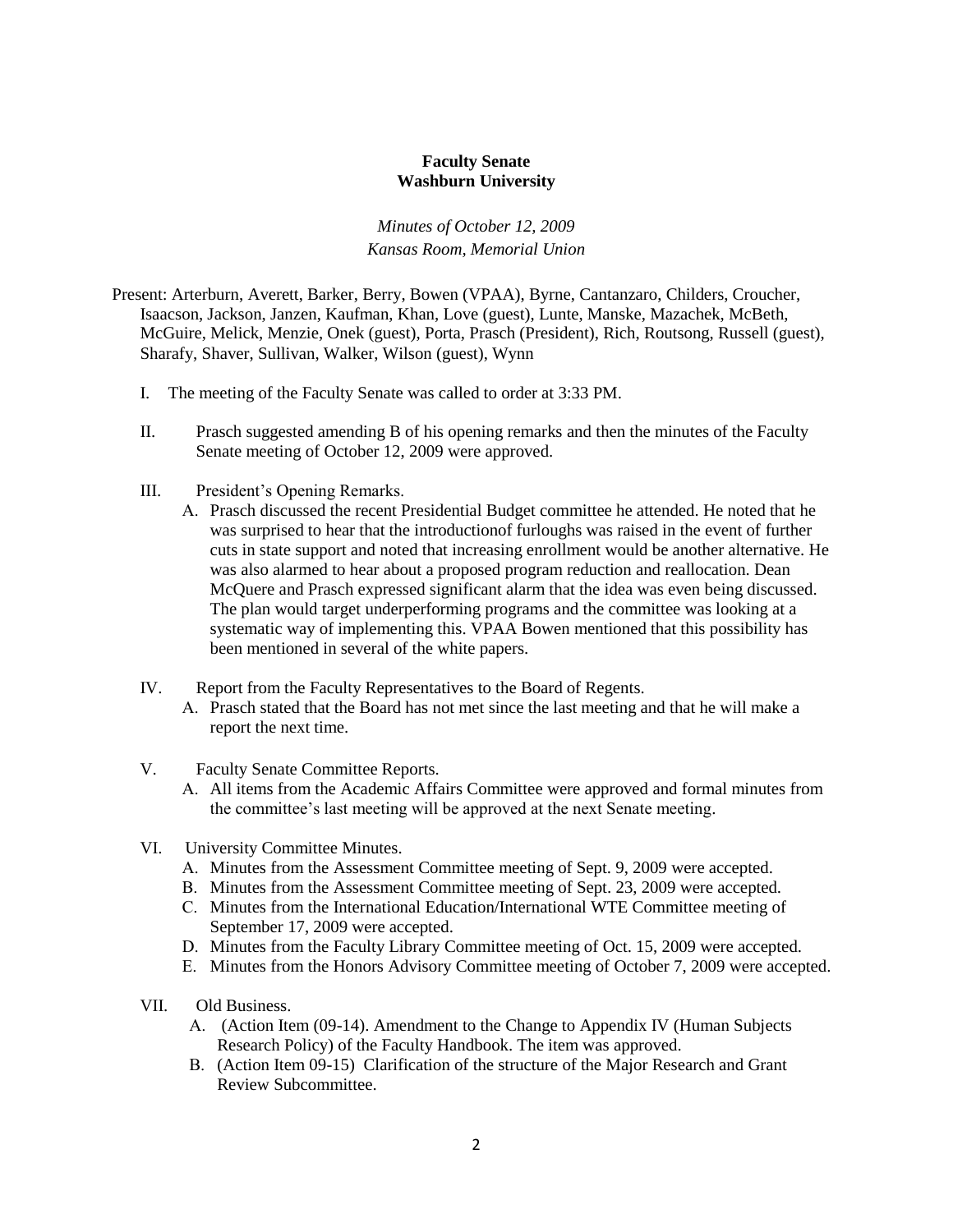It was pointed out that the word "recluse" on the bottom of pages 12 and 15 should be changed to "recuse." Prasch explained the differences between the two options, a motion was made to approve Option I, and that motion passed. The item (Option I) was approved.

- VIII. New Business.
	- A. ( Action Item 09-10) Faculty Senate Resolution on the Washburn Technology Crisis. A motion was made to move the item off the table and into first reading. The motion was seconded and several minutes of discussion ensued. Bowen announced that President Farley wanted the Senate to know that he has still not received the Sungard report, but will form a committee once it is received. Senator Barker expressed dismay over the fact that the statement released about the incident implied that the steering committee had signed off on the letter excusing Gunter of any blame when it fact it had never seen it. It was agreed that the presidential committee the resolution was proposing could not be formed by the original Nov. 1 date. Prasch also mentioned that since the Senate could not meet on Nov. 9, that new dates for FS meetings should be established. The Senate voted on and approved the following dates for meetings ending out the Fall semester: November 16, November 30, and December 14. Several motions were made to amend the action item and several passed. A motion was made to close the amended item on first reading and it was accepted. The Senate will take up the item again on Nov. 16.
- IX. Information Items. Rick Barker thanked the WSGA president and vice president for the excellent job WSGA did in organizing homecoming activities.
- X. Discussion Items. There were none
- XI. Announcements. Robin Bowen announced that Mike Gunter has proposed to switch over the email system November 14 or November 21. In response, she told him that her preference would be that the switch be delayed until the holiday break. However, if it had to be one of the two proposed dates, November 21 would work best. She also mentioned that she hoped he would send notice of the date as soon as it is established so that students, faculty, and staff would have adequate time to prepare for the change.
- XII. Adjournment. The meeting was adjourned at 5:01 PM
- XIII. The next meeting is scheduled for **Monday, Nov. 16 at 3:30 pm** in the Kansas Room, Memorial Union.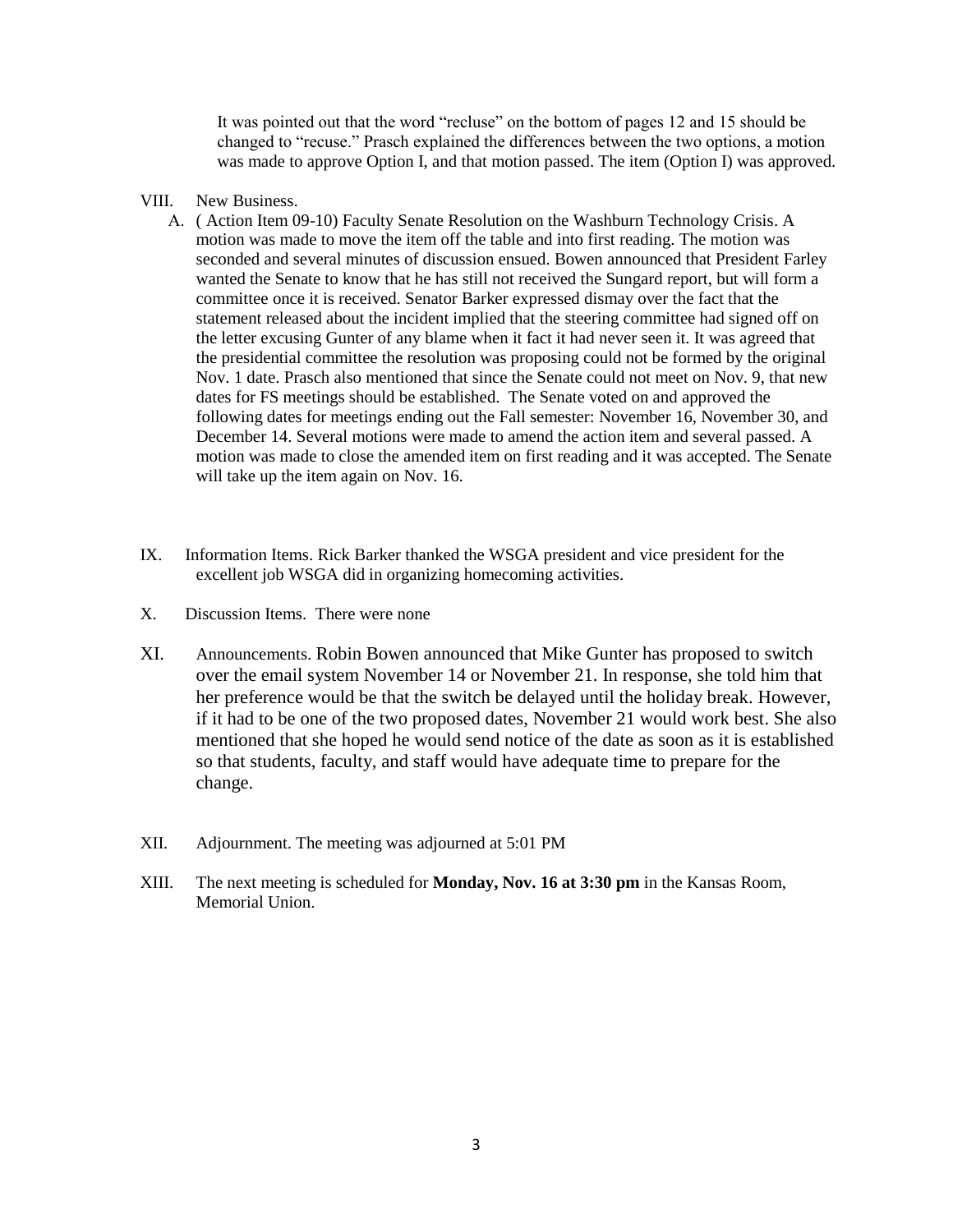#### **Academic Affairs Committee September 9, 2009**

#### **Members in attendance:**

Kathy Menzie Howard Faulkner Keith Mazachek Paul Byrne **Guests:** Garrett Love and Caley Onek

Debbie Isaacson Cal Melick Robin Bowen (Rebecca Atnip, recorder)

Dr. Robin Bowen, Chair, opened the meeting.

#### **Presentation from WSGA**

Garrett Love and Cayle Oneck, WSGA, presented a proposal for adapting "Success Week" on Washburn University Campus. They shared their research with the committee (attached to these minutes).

After some discussion, the committee agreed a "Success Week" was feasible, although it may not be an entire week. This time would comprise two-three weekdays before the onset of finals.

Dr. Bowen noted the Department Chair or Dean would be the appropriate monitor for this project, not the VPAA office.

The committee recommended changes to the proposed guidelines. Garrett Love agreed to provide a completed draft for the next meeting of the committee, which would include a clarification of the terminology to be used for this designated time on campus.

#### **WTE and Transfer Committees**

Dr. Bowen explained the funding for WTE was cut 37% (\$350,000) this fiscal year. The current need was for additional direction and recommendations as to whether this program should be required or optional.

In addition, a need was identified to make Washburn more "Transfer friendly." Any plan would need to be put in place to be implemented next year in order to increase student enrollment.

Members of the Academic Affairs committee were asked to volunteer for each committee so they would be directly involved in this process. Following is the result of committee assignments:

| <b>WTE</b>          | Transfer               |
|---------------------|------------------------|
| Kanalis Ockree      | <b>Howard Faulkner</b> |
| <b>Kathy Menzie</b> | Keith Mazachek         |
| Debbie Isaacson     | Linda Croucher         |
| Cal Melick          | Paul Byrne             |
| Lori Khan           | Jeanne Catanzaro       |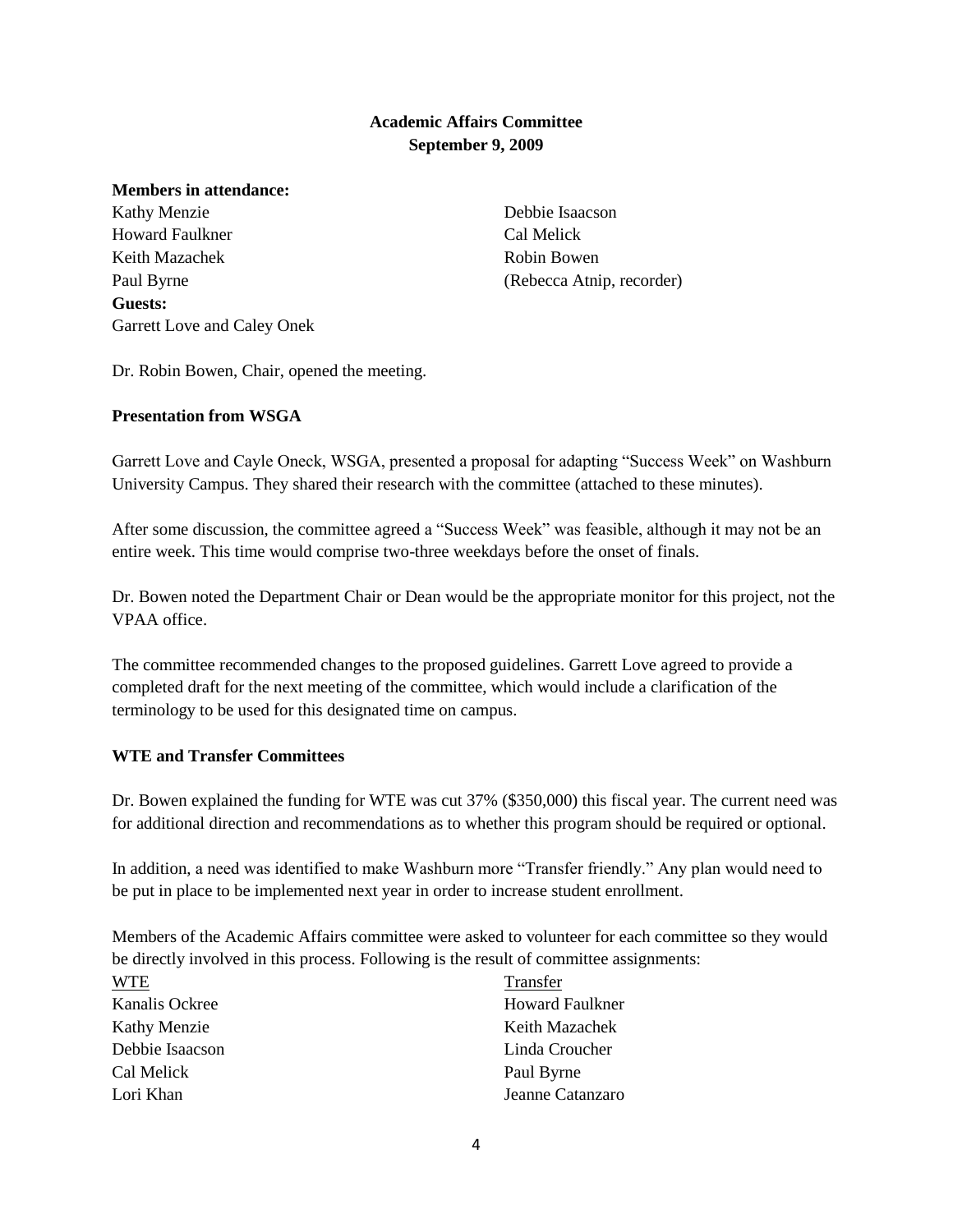## **Ongoing Business**

- Course changes and proposals
- General Education
- First Year Experience (Freshman Seminar)
- Other curricula issues

## **Membership question**

A question arose about membership requirements as the Faculty Senate approved two people from each academic unit. Dr. Bowen agreed to verify this information with Nancy Tate and Tom Prasch.

## **Chair of Academic Affairs Committee**

Dr. Bowen requested a volunteer to chair the committee, Kathy Menzie volunteered to take this responsibility.

Rebecca Atnip was assigned to work on finding a time for the next Academic Affairs, WTE and Transfer committee meetings and will send lists of the members of the two new committees to Academic Affairs committee members.

Meeting adjourned.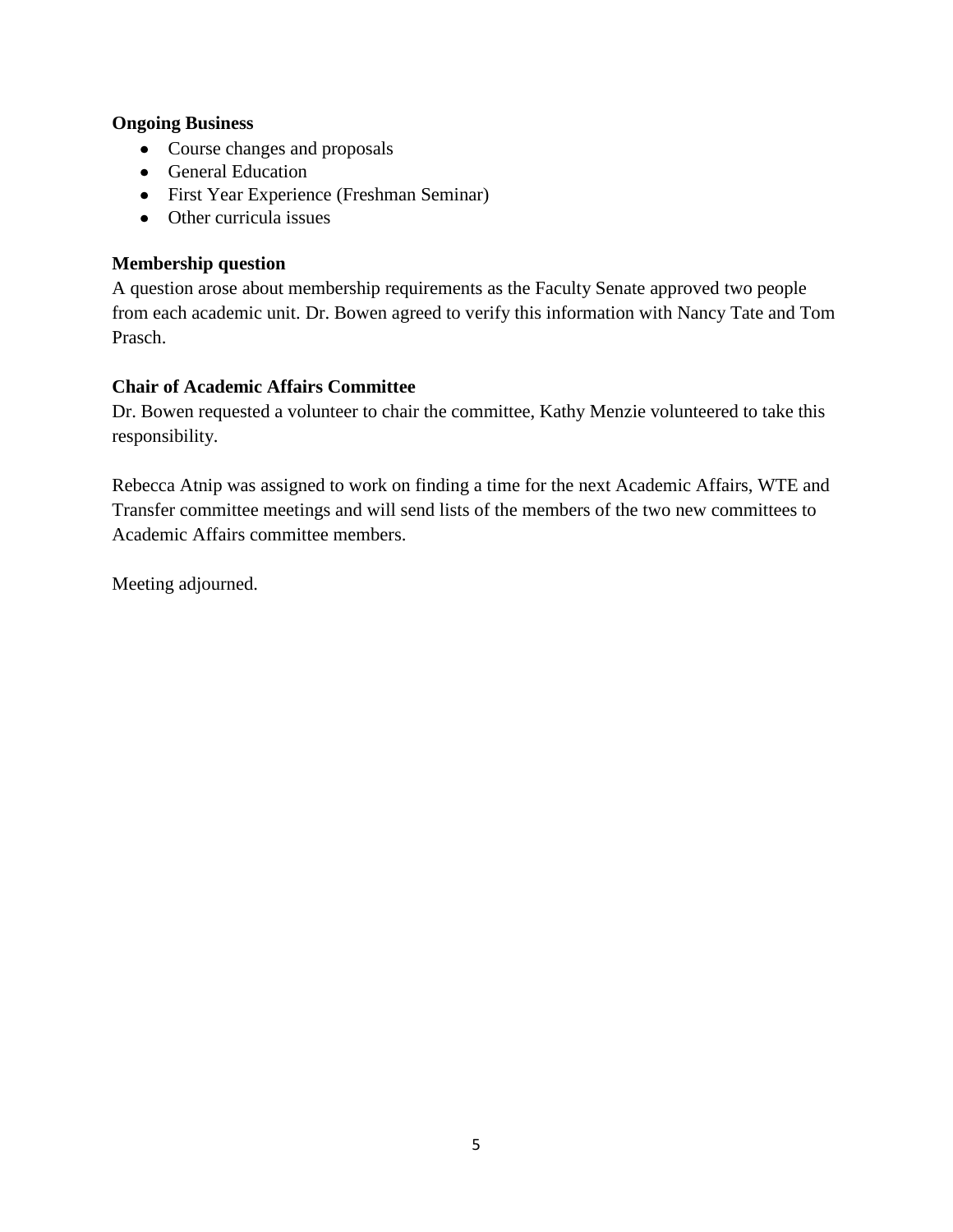# **Academic Affairs Committee October 26, 2009 Minutes**

Committee members in attendance: Kathy Menzie (chair) Keith Mazachek Lori Khan Paul Byrne Kanalis Ockree Jeanne Catanzaro Debbie Isaacson Cal Melick Robin Bowen Linda Croucher (voted by absentee ballot)

Guests: Garrett Love and Caley Onek, WSGA Pat Munzer, Allied Health

Kathy Menzie called the meeting to order.

A motion was made and approved to revise the order of agenda items so the guests could present at the beginning of the meeting and then be dismissed.

## **Revised draft for Success Week**

The proposal and research was presented to the committee by Garrett Love and Caley Onek, WSGA.

The committee approved the proposal and recommended it be presented to the Faculty Senate for approval (with minor changes in wording).

## **Occupational Therapy Program**

Pat Munzer was present to answer any questions regarding the new occupational therapy program proposal.

Dr. Munzer explained this associate degree program was developed in response to a request by St. Francis who had identified a need for more students who are trained in occupational therapy. The proposal includes funds for resource materials for the library, which students must have access to for program accreditation.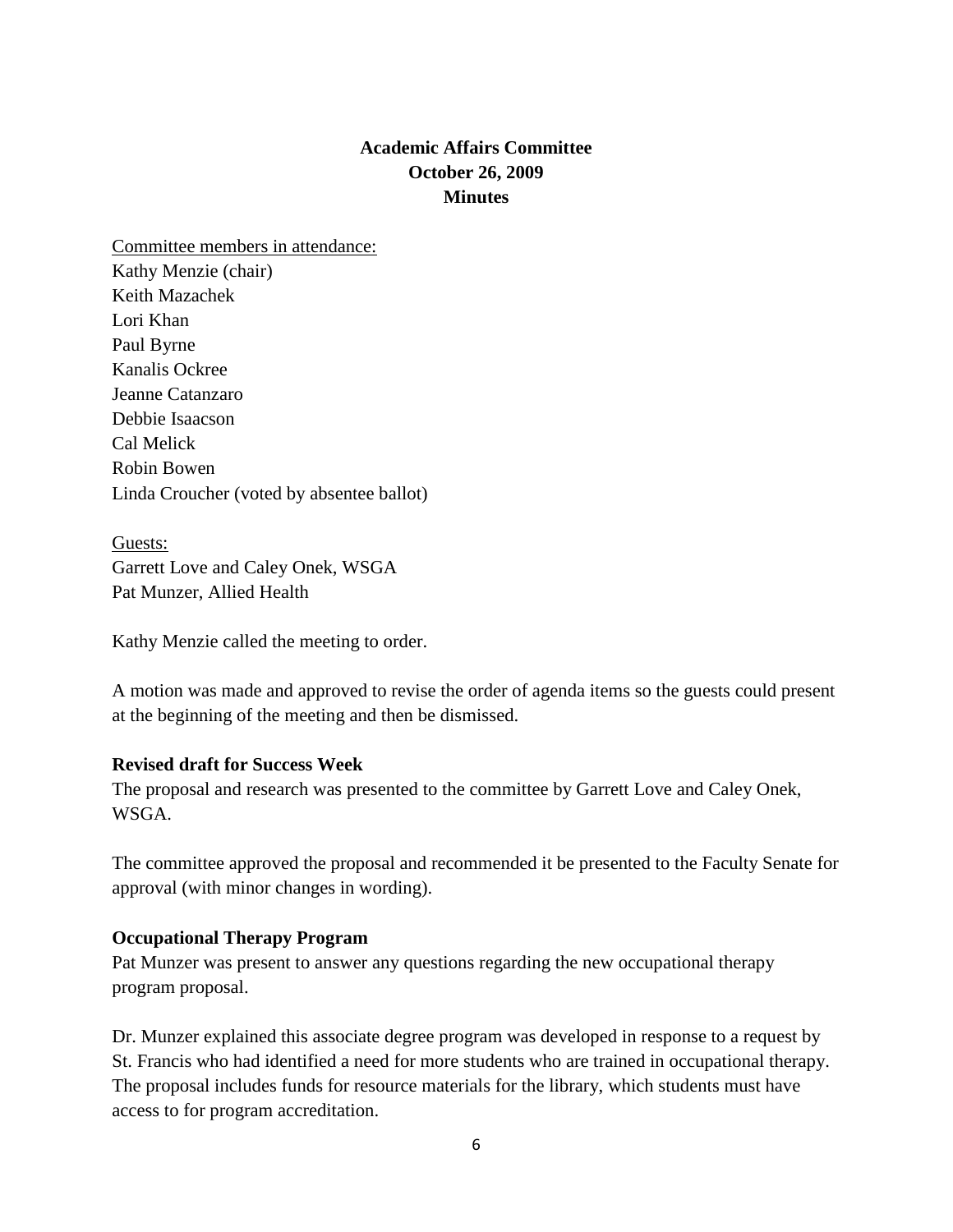Dr. Munzer said the prerequisite classes had been notified of this proposal. The maximum number of students for this program would be approximately 20 students. For this particular program, the accreditation process must be started before the program is in place.

In addition, Allied Health has been working with WEA to identify possible donors and is looking for other alternative funding sources. If external funding was not available, the program will not move forward.

The committee approved the proposal and recommended it be advanced to the Faculty Senate for approval.

The guests were dismissed from the meeting.

## **Minutes**

The committee approved the Sept. 9, 2009 committee minutes.

The course change requests below were distributed to the committee electronically for review prior to the meeting.

## **Course Change Requests from the College of Arts and Sciences**

## **A. Music Course deletion**

The Music Department wishes from a three-track program to a single-track program. The proposal includes removing the single, focused music education tracks, Vocal Only and Instrumental Only. The General Track in music education, which includes both instrumental and vocal music, would remain unchanged, as described in the catalog.

The committee approved this proposal and recommended it be moved forward to the Faculty Senate.

## **B. Education Course changes**

*Ed 340 Teaching Adolescents in a Middle Level Environment*

The proposed change would be from 3 credit hours to 2 credit hours with a field-based component offered in a 1-hour practicum with title-specific content.

The committee approved this proposal and recommended it be moved forward to the Faculty Senate.

*Building Leadership* - graduate degree program revision

General summary of proposal: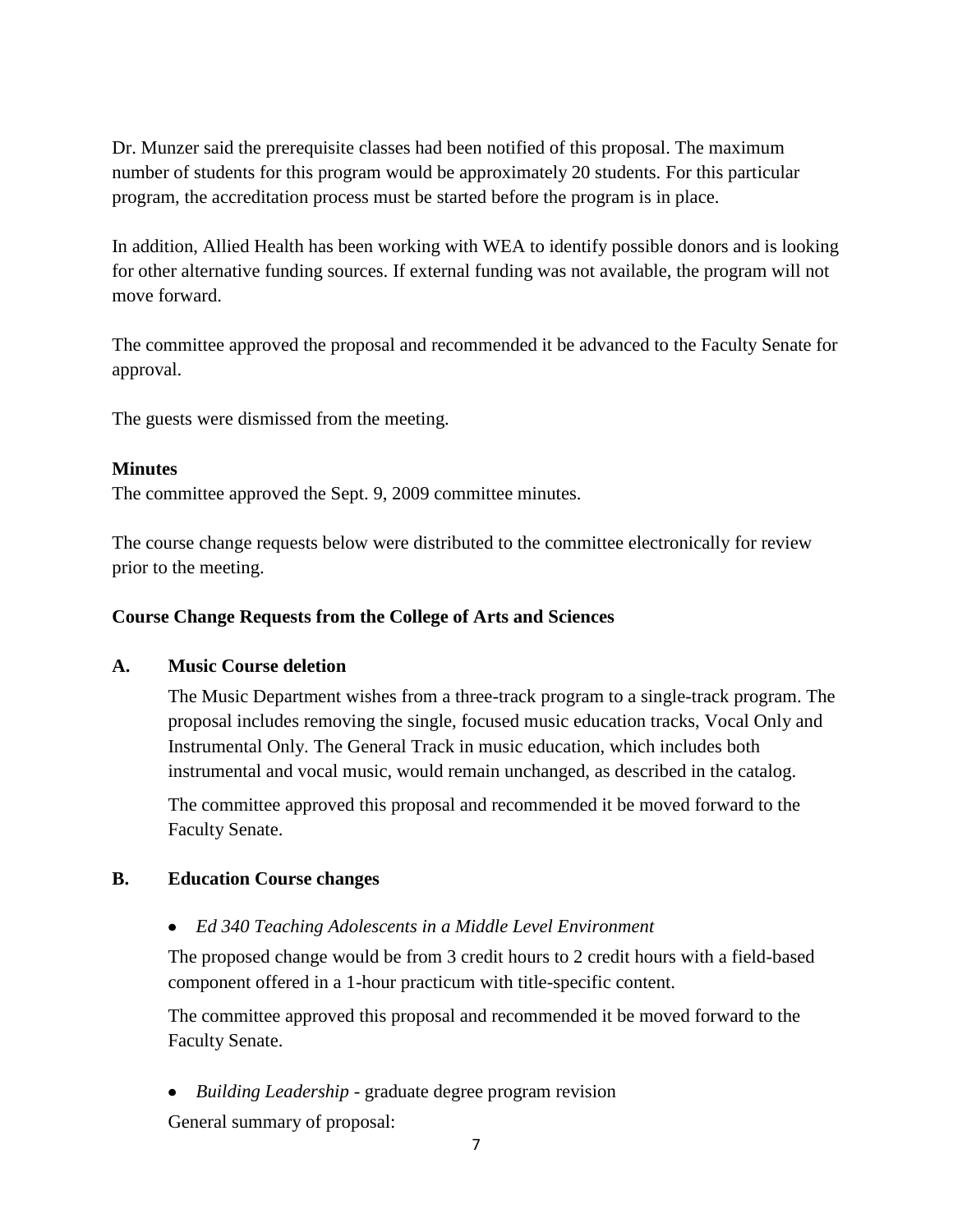Remove RD 510 Classroom Reading Instruction and require students to take SE 510 Learning and Behavioral Problems.

Remove Ed 560 Adv. Educational Psychology and require students to take either ED 486 Issues in Educational Technology or ED 582 Leadership in Educational Technology

The committee approved this proposal and recommended it be moved forward to the Faculty Senate.

## **C. Communication Course changes**

The Communication Department proposes the changes below to strengthen the research component of the communication curriculum, and to improve the end-of-career work product**.**

The proposed changes are summarized as follows:

- *Revise CN 304 Qualitative Communication Research Methods*
- *Add CN 305 Quantitative Research Methods*
- *Add CN 498 Communication Capstone Project*
- *Delete CN 301 Advances Organizational Communication*

It was noted the addition of CN 498 research course as a requirement would increase the course requirement from 30 to 36 hours.

The committee approved this proposal and recommended it be moved forward to the Faculty Senate.

## **Committee Reports**

## **A. Transfer Subcommittee**

The committee members received the recommendations from the Transfer Subcommittee prior to the meeting.

In Howard Faulkner's absence the transfer subcommittee was represented by Keith Mazacheck.

The recommendation from the Transfer committee contained procedural and substantive Issues. The committee determined no action was required on the procedure items as these items were provided for information purposes and many were already undergoing corrective action by administration.

The substantive issues were addressed individually by the committee as follows: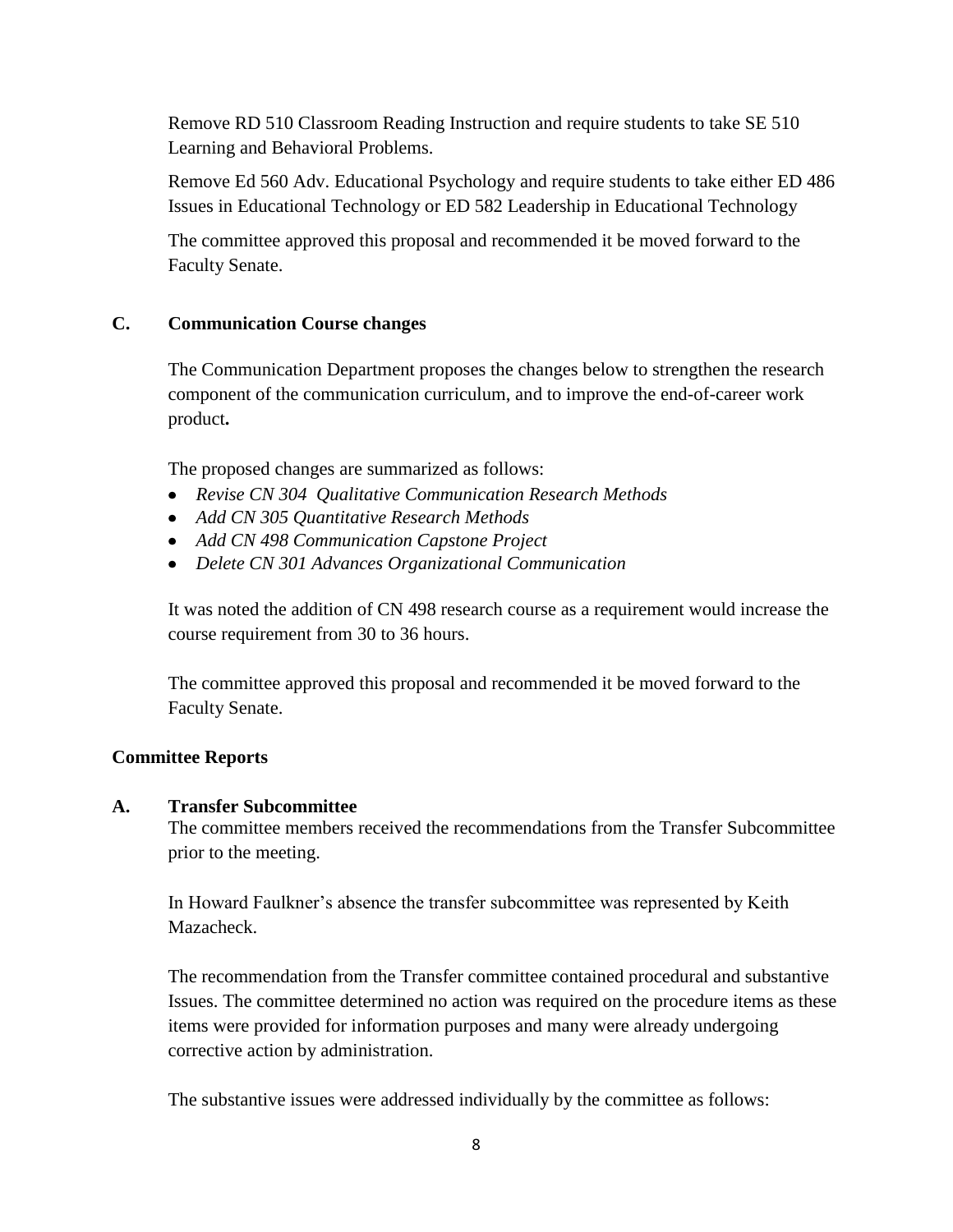WTE

The committee understood this recommendation was made on the bases of making Washburn more "transfer friendly." However, the committee moved to defer this recommendation to the WTE committee for further consideration, as their recommendation had not yet been presented to the committee.

## • EN300

Elimination of the 200/300 placement examination.

The second semester of freshman composition taken by students transferring into Washburn will be accepted as satisfying general education hours in the Humanities Division. This recommendation will take effect immediately upon approval. (An example would be students who have taken EN102 in another institution would not receive credit in humanities.)

Dr. Howard Faulker and the English Department will work with SAS, SON, SOBU, etc. to come up with EN 300 course-specific to those areas.

The committee approved this proposal as written and recommended it be moved forward to the Faculty Senate. (not sure about the highlighted area).

 $\bullet$  PE198

University requirement of PE 198 be eliminated.

The committee approved this proposal and recommended it be moved forward to the Faculty Senate.

## • General Education

The committee moved to separate the recommendation into 2 parts. Part 1: "The committee recommends that the general education requirement be made non-course specific."

The committee approved the first sentence of the recommendation as stated above, but tabled discussion until the next meeting (the second week of Nov), which would allow the Gen Ed committee time to present their recommendation it is ready at that time..

The next committee meeting will be November 11, 12:30 pm  $-$  2:00 pm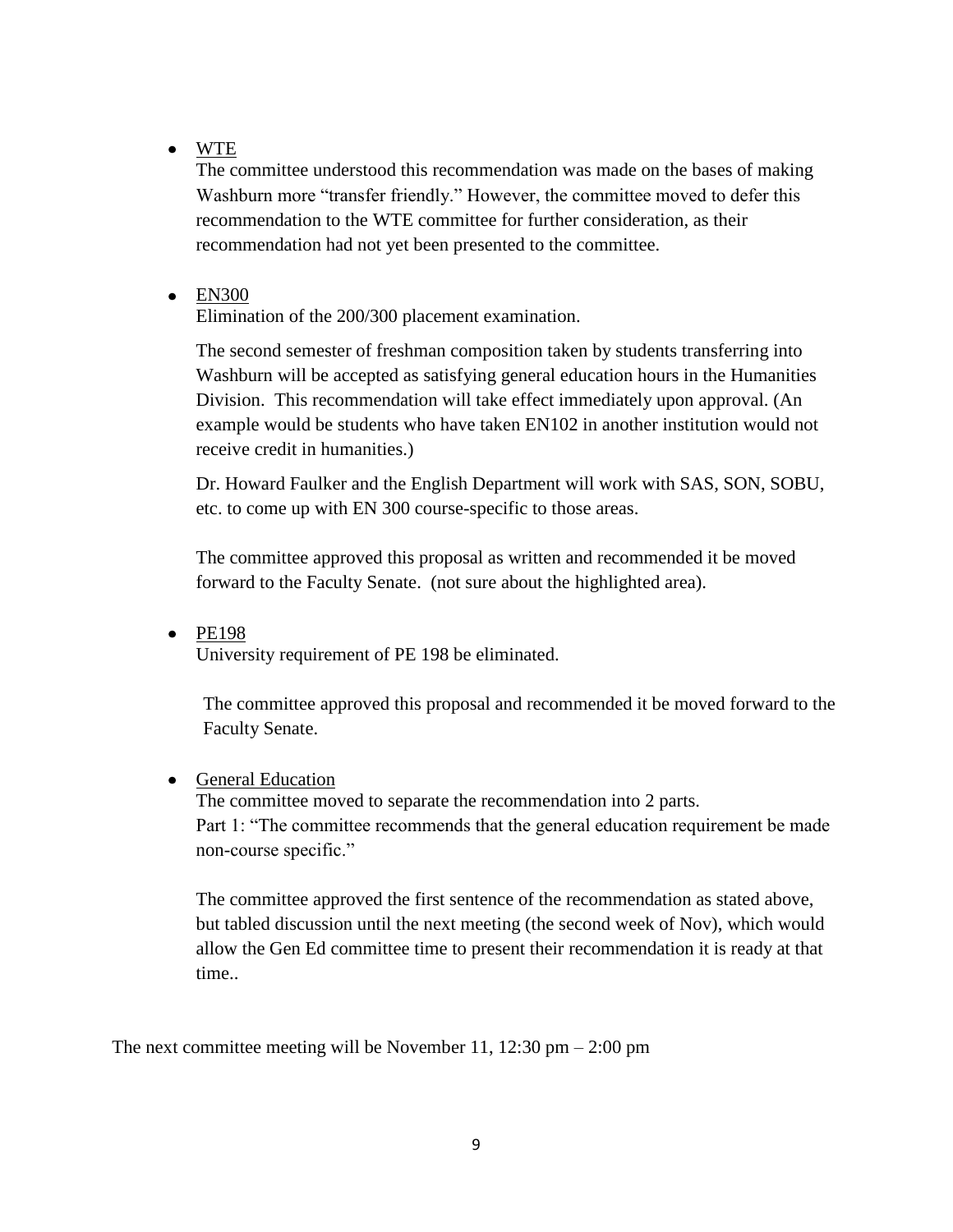# **MINUTES ASSESSMENT COMMITTEE** Wednesday, October 14, 2009 Cottonwood Room 3:00 p.m.

Present: Donna LaLonde (chair), Nancy Tate, Melodie Christal, Joanne Altman, Danny Wade, Cathy Hunt, Mary Shoop, Heather Collins, and CJ Crawford (administrative support). Absent: Denise Ottinger, Jane Carpenter, Kandy Ockree, Lori Khan, Jay Memmott, Lucas Mullin and Don Vest.

## **APPROVAL OF MINUTES**

The committee minutes from September 23, 2009 were approved.

#### **ASSESSMENT WORKSHOP – SEPTEMBER 25**

Donna thanked everyone for participating in the workshop. The feedback from the liaisons has been great. Committee members who were present felt that the liaisons understood that the assessment process is still evolving. One observation was that people now seem to be talking the same talk and areas are making progress with their assessment process. Most liaisons like the rubric and many felt it would help to improve their student learning outcomes and possibly their mission statement.

The committee does want feedback on the rubric and adapting the reporting process as may be needed for some areas, but is not interested in "wordsmithing" at this time. It was requested to add the Wiki URL to the Assessment web site. CJ will contact ISS.

#### **MATH DEPARTMENT ASSESSMENT REVIEW**

The Math Department assessment review will be on October 28 at 3:30 p.m. The committee agreed on the following for the meeting/review:

- 1) Prior to the review, Donna will ask the department to self-evaluate their report using the rubric. (NOTE: All committee members will also complete a rubric for the Math Department report on the Assessment web site and ratings can be discussed prior to meeting with the Math Department.)
- 2) Ask for feedback from the Math Department on the rubric.
- 3) Ask the Math Department what the committee can do to be helpful.

The meeting time will be extended to 4:30 p.m. to allow additional time for discussion, if necessary.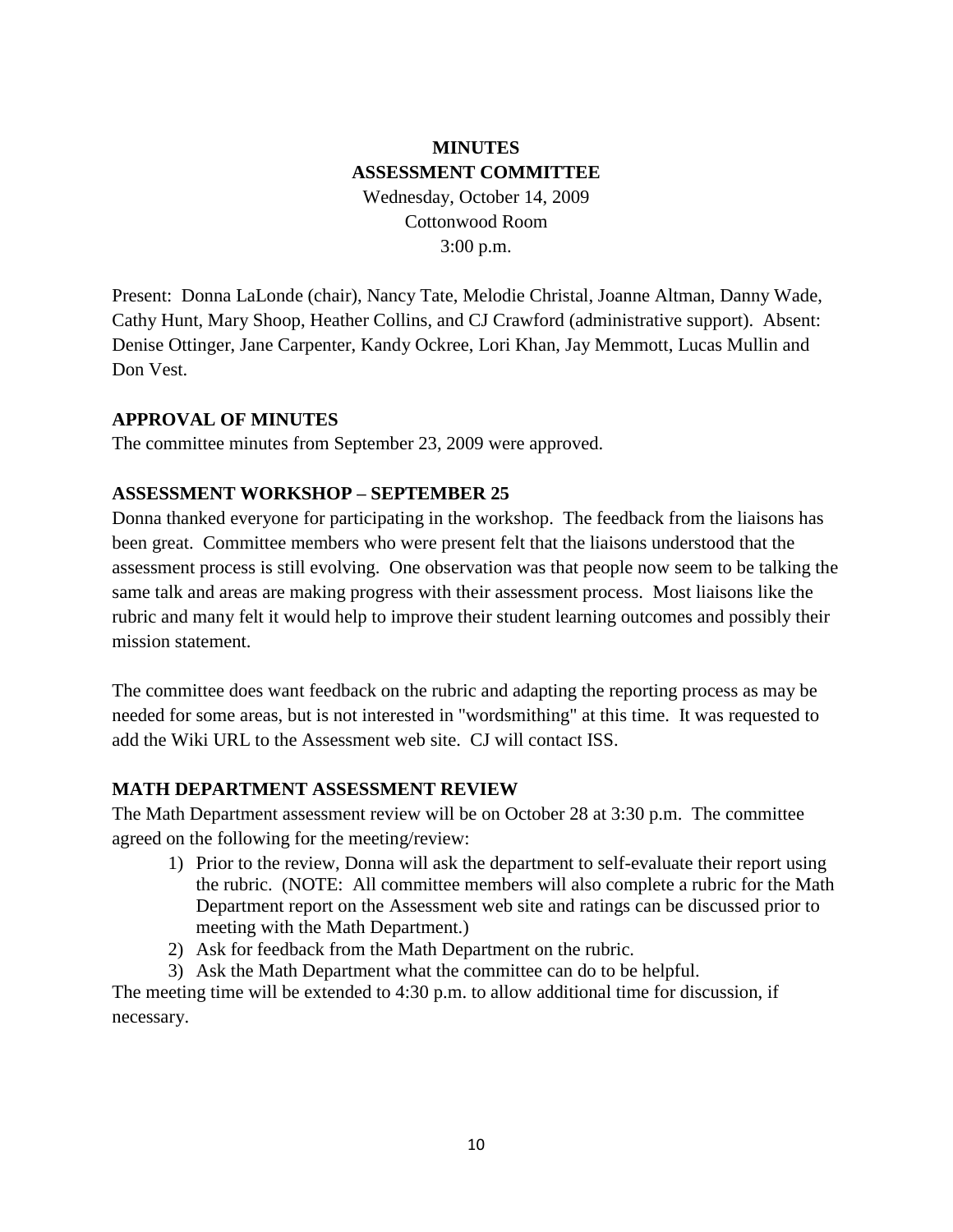## **OTHER AREA ASSESSMENT REVIEWS**

It was agreed to wait until January or later for the committee to meet with International Programs and BIS. Both areas are in the initial stages of their assessment processes, and it would be best for the committee mentor to have more time to meet with each area.

## **PROGRAM REVIEW**

Nancy Tate is going to the first Program Review Committee meeting and asked what she should share with them about the rubric and the Assessment Committee input. After discussion, it was agreed that each area's assessment portion of their Program Review report will be the rubric ratings for the previous years and comments will be added to each rubric with the Assessment Committee's analysis. Donna said she felt it was important that both the Assessment and the Program Review Committees meet together to talk about the changes and the process.

## **Next Committee Meeting**

The committee will meet again on **October 28** from 3:00 p.m. to 4:30 p.m. in the Cottonwood Room in Memorial Union. Future Fall Meetings (all in the Cottonwood Room from 3:00 p.m. to 4:00 p.m.):

November 11 December 2

The meeting adjourned.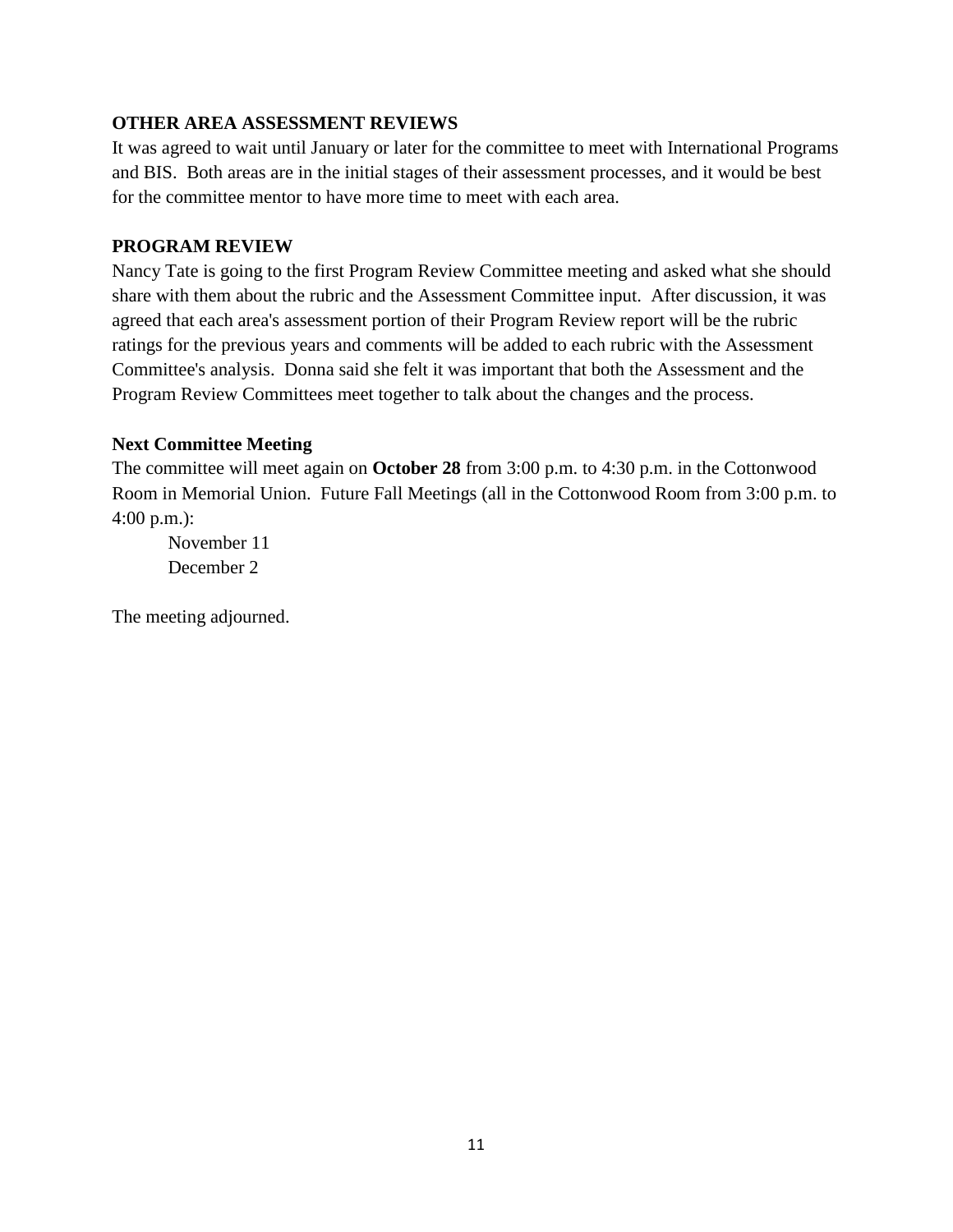## **MINUTES ASSESSMENT COMMITTEE** Wednesday, October 28, 2009 Cottonwood Room 3:00 p.m.

Present: Donna LaLonde (chair), Nancy Tate, Denise Ottinger, Joanne Altman, Cathy Hunt, Mary Shoop, Lori Khan, Kandy Ockree, Heather Collins, and CJ Crawford (administrative support). Absent: Melodie Christal, Danny Wade, Jane Carpenter, Jay Memmott, Lucas Mullin and Don Vest.

Guests: Faculty from the Mathematics and Statistics Department including Dr. Kevin Charlwood, Department Chair, and Dr. Sarah Cook, Assessment Liaison.

#### **APPROVAL OF MINUTES**

The committee minutes from October 14, 2009 were approved.

In place of a regular meeting, the Assessment Committee met with the Mathematics and Statistics Department to talk about the new assessment reporting process, request feedback on the Student Learning Outcomes matrix, and explain how assessment reports will be used as part of the Program Review report.

The committee discussed the Assessment Report Rating rubric with members of the Math Department. It is the expectation of the committee that it will continue to be involved on a regular feedback cycle with all departments.

The department's feedback on the Student Learning Outcomes matrix was consistent with the feedback received at the Assessment Liaison workshop in September. The matrix helped to facilitate communication with all department faculty and involved everyone more in the assessment process. There was consensus that remembering to close the feedback loop is a continuing challenge and any technological support that could be provided to help collect and evaluate data would be useful. There was a brief discussion about the features on Angel that might help and the committee agreed to look at this and discuss at a future meeting.

#### **Next Committee Meeting**

The committee will meet again on **December 2** from 3:00 p.m. to 4:00 p.m. in the Cottonwood Room in Memorial Union.

The meeting adjourned.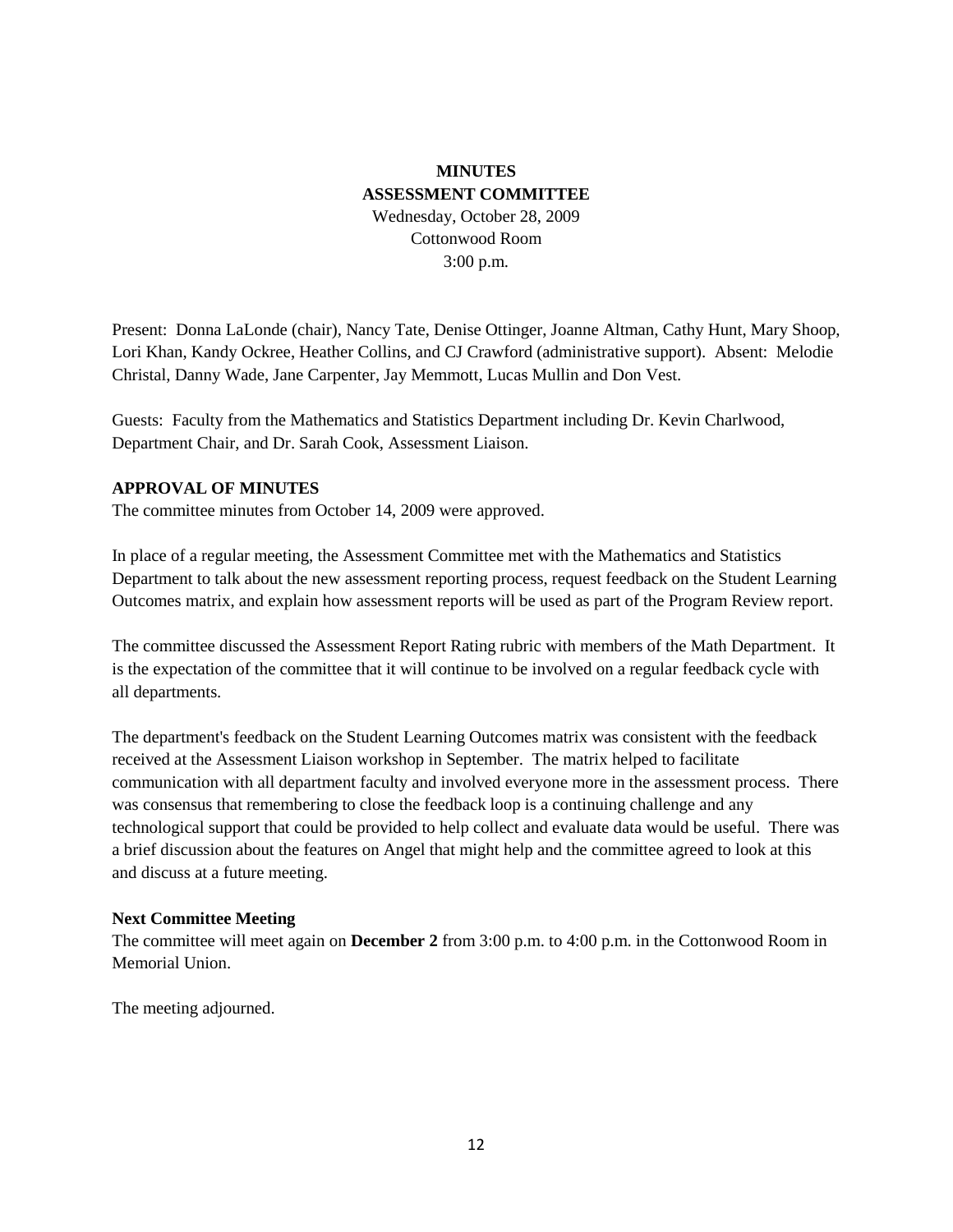#### **Faculty Senate Agenda Item**

No. **09-10**

SUBJECT: Faculty Senate Resolution on the Washburn Technology Crisis

DESCRIPTION: Whereas the disastrously ill-timed and executed update of Washburn University technology systems over the weekend of August 8-9, followed by the full-scale meltdown of email systems from August 20 forward, has had a wide range of negative consequences for Washburn students, faculty, and administrative systems, including:

- At a time when enrollment and retention issues are especially important to Washburn's bottom line, the disruption of on-line classes, enrollment systems, and ability to email faculty at the very start of a semester, leading a number of students to withdraw from classes;
- Significant interference with students' abilities to interact with their professors and professors'  $\bullet$ abilities to communicate with students, significantly complicating basic processes of instruction;
- Catastrophic impairment of the ability of faculty to maintain their professional development, in an era when conference calls for papers, article submissions, invitations to speak, letters of recommendation, and basic communication with colleagues outside of Washburn fundamentally depend on functional email systems and access to email address books;
- $\bullet$ The loss of email folders as an organizational system, resulting in loss of data and complicating all aspects of university life, including teaching, service, and the arrangement of special events;
- Significant interference with the ongoing work of Washburn libraries, in particular the ability to  $\bullet$ facilitate interlibrary loans, to manage faculty book orders, and to maintain connections with the Washburn community;
- Massive disruption of basic inter-campus communications, with deep consequent disruption to  $\bullet$ campus life, the ability of faculty to perform their service duties, the operation of campus committees, advising and enrollment management, and the added expense of the retreat to photocopying and hand delivery of messages;
- The loss of faith by Washburn students, faculty, and staff in the ability of ISS to provide reliable  $\bullet$ service and the perception that the administration of Washburn University lacks clear answers to the technology crisis; and
- $\bullet$ The embarrassing taint on the public image of Washburn University and its ability to project an image of basic competence and ability to carry out advanced education in a computer-driven age, revealed in media ranging from negative television coverage to mocking Facebook pages,
- and whereas neither the vaguely worded updates posted on MyWashburn by ISS nor any statement by the administrators to whom ISS is responsible have done anything to address the fundamental character of this breakdown; the deep level of disruption in student, faculty, and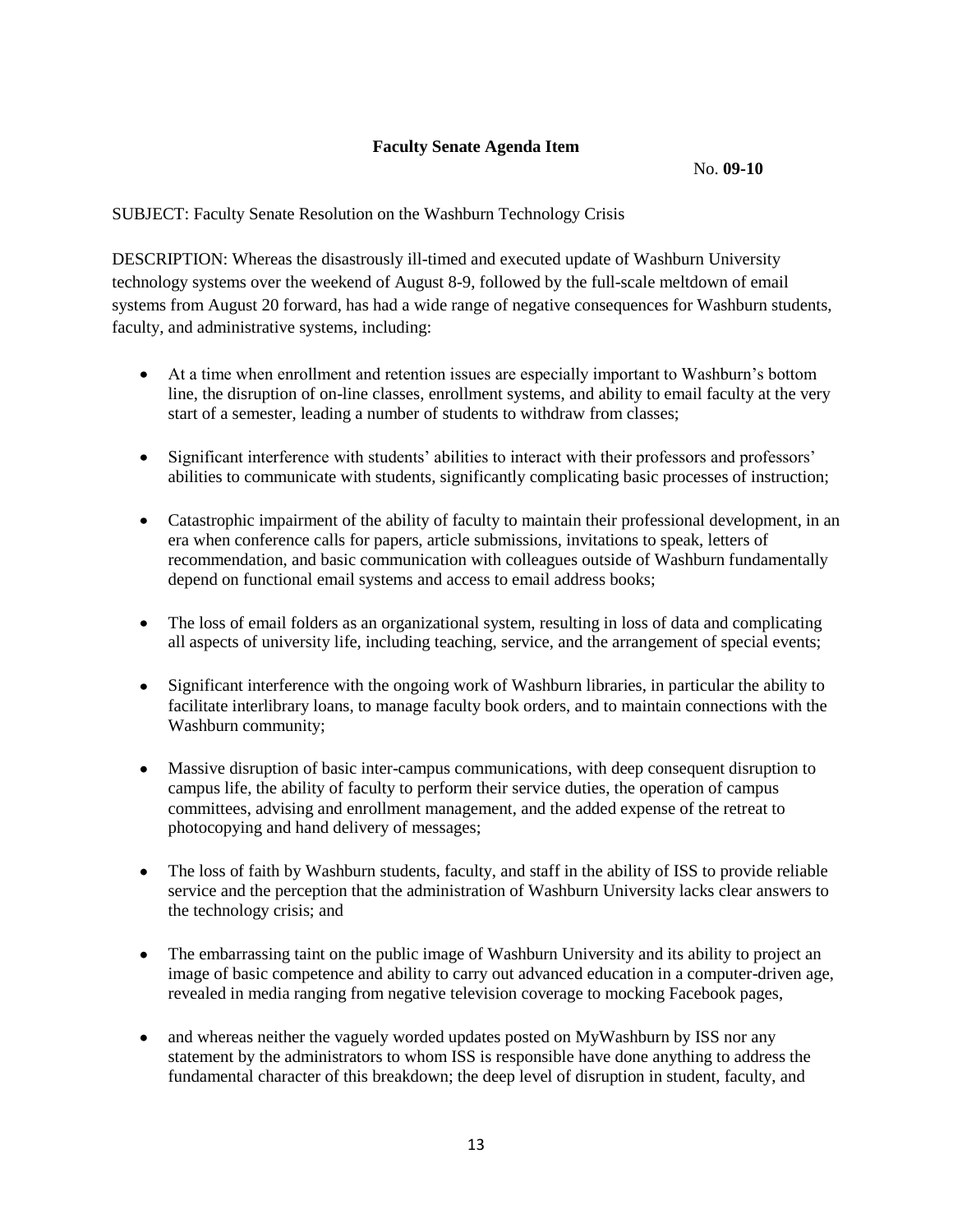Washburn community lives; where responsibility for this crisis lies; or what will be done to ensure no further disruptions of this sort in the future.

MOTION: the Faculty Senate calls for the establishment by the President of Washburn University of an investigative panel, including faculty and student participants, commissioned to explore, at minimum, the following issues:

- 1. What was known in advance of the upgrade of potential difficulties or system incompatibilities, and why nothing of this knowledge, if it existed, was communicated to the Technology Steering Committee and the Faculty Instructional Technology Committee;
- 2. What led to the decision to carry out such a fundamental shift in systems one week before the beginning of a semester, and why the Technology Steering Committee and Faculty Instructional Technology Committee were not alerted to the fact that this upgrade could be less than routine;
- 3. Why no back-up systems were in place, and why there seems to have been no effort to create any sort of fail-safe mechanism, any workable restore point, or even, at the bare minimum, some sort of bounce-back message for email so that colleagues outside of Washburn would know that messages were not being received;
- 4. Who at Washburn University is taking responsibility for the decisions that led to this crisis, and what consequences that responsibility entails;
- 5. What the cost of this crisis has been to Washburn University , in terms of lost student enrollment, retreat to paper copies, disruption of faculty and student life, and wasted staff time;
- 6. What mechanisms are being put in place to ensure that meltdowns of this scale do not take place in the future;
- 7. Whether, in light of the crisis, it has become critical to engage the services of an outside consultant on technology issues on campus;
- 8. And what mechanisms will be put into place to ensure that ISS is directly answerable in some real way to academic programs.

The committee shall include representation from each academic unit of the university and each division of the College of Arts and Sciences. No more than one member shall be drawn from ISS, and that member shall not chair the committee. The commission should deliver at least a preliminary report of its findings to the full faculty of the university by no later than December 16, and a final report no later than Feb. 26, 2010.

Date: September 14, 2009 Originated By: Thomas Prasch Faculty Senate President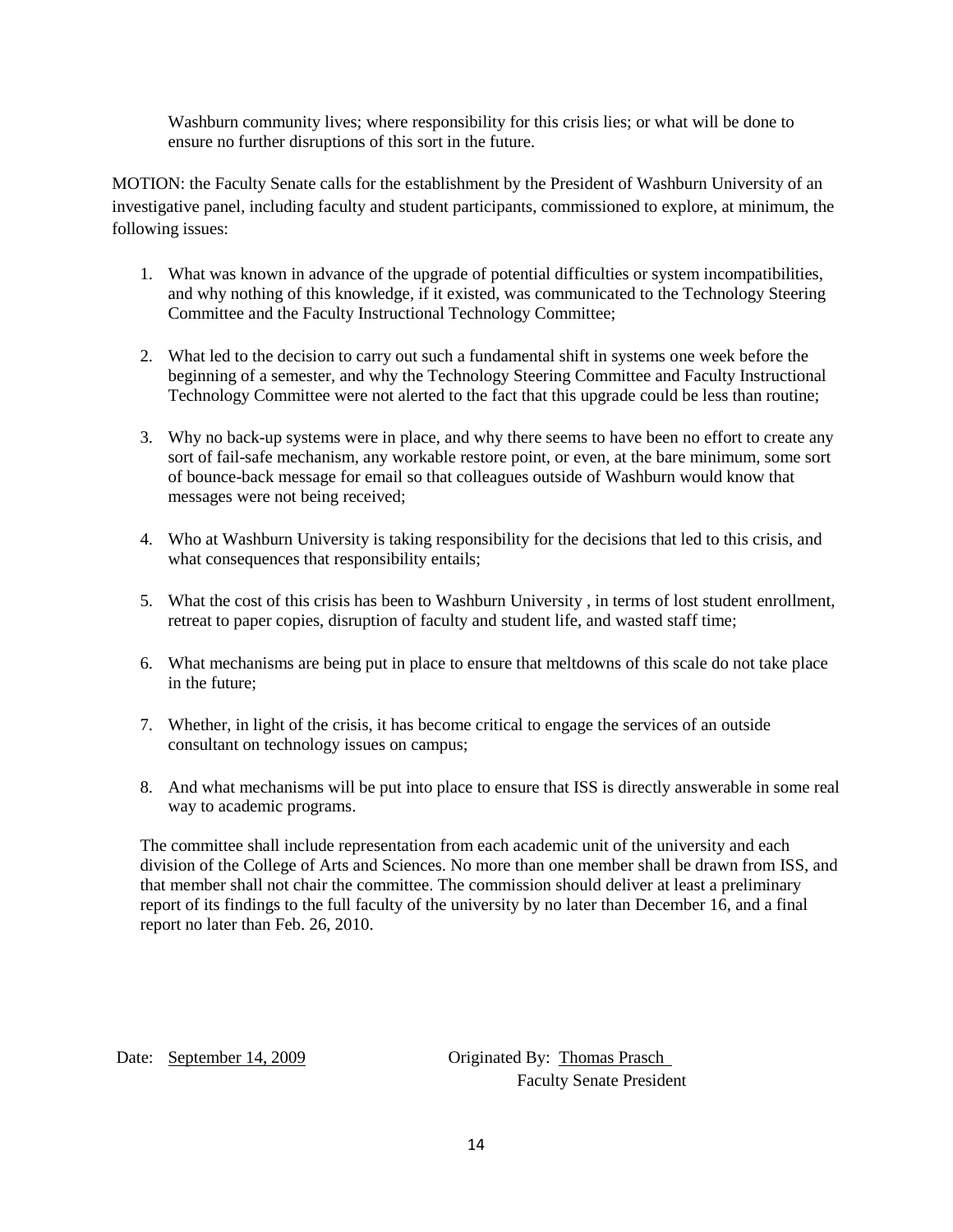Note: Regent Marquand's suggested changes appear in italics. Revisions of those suggestions appear as tracked changes.

Faculty Handbook Revision in regard to Joint Appointments

#### DESCRIPTION:

In order to make the Faculty Handbook consistent with the intent of the original action of the Washburn *University* faculty *for* joint appointments, the Faculty Senate approves the following revisions of the Faculty Handbook, Section III.2, paragraph I.

I. When deemed appropriate by the Vice President for Academic Affairs, a full-time track faculty position may *be* split into two half-time positions and faculty individuals otherwise qualified to fill such a position may be appointed to share it as a joint faculty appointment. The two *faculty members* will share the teaching, research, and service components of the appointment. On an individual basis, the quantity of teaching, research, and service will be less than what is expected of a full-time faculty member; however, the quality of the work performed by each *faculty member* must be comparable to that expected of a full-time faculty member. Responsibilities for teaching, research, and service should be balanced on an annual basis except by special agreement between the two *faculty members* and the department.

Beginning with *the* appointment to instructor, or a higher rank*ing* in a joint faculty position, the probationary period at Washburn University shall not exceed seven years. Such probationary period for each of the two *faculty members serving* in a joint position shall be identical and stated in their respective initial employment contracts with *Washburn* University. At least four of the seven years *of the*  probationary service must be at Washburn *University* at the rank of instructor or higher. Up to three years credit may be granted to both *faculty members* by written agreement, for full-time service by each as teaching faculty at other institutions of higher learning.

*Faculty members appointed to joint* tenure track position*s* may be eligible for tenure and promotion in *accord* with the procedures for full-time faculty members outlined in Article V sections 6-7 of the Washburn University Bylaws, and in section III below. A joint petition may be *presented by the two faculty members appointed to a joint position*, but it should clearly state the accomplishments of each *faculty member* in teaching, scholarship, and service; *however,* each *[delete individual]* may choose to present his or her own petition. The evaluation and recommendation will be applied to each *faculty* member individually, and both must be deemed deserving in order to be promoted or receive merit. In the evaluation for tenure, the same consideration should occur, so that each of the two *faculty members* will be considered separately. Separate tenure decisions will be reached, but in the context of the joint appointment. Tenure or promotion will only be awarded to the *faculty member* sharing a joint faculty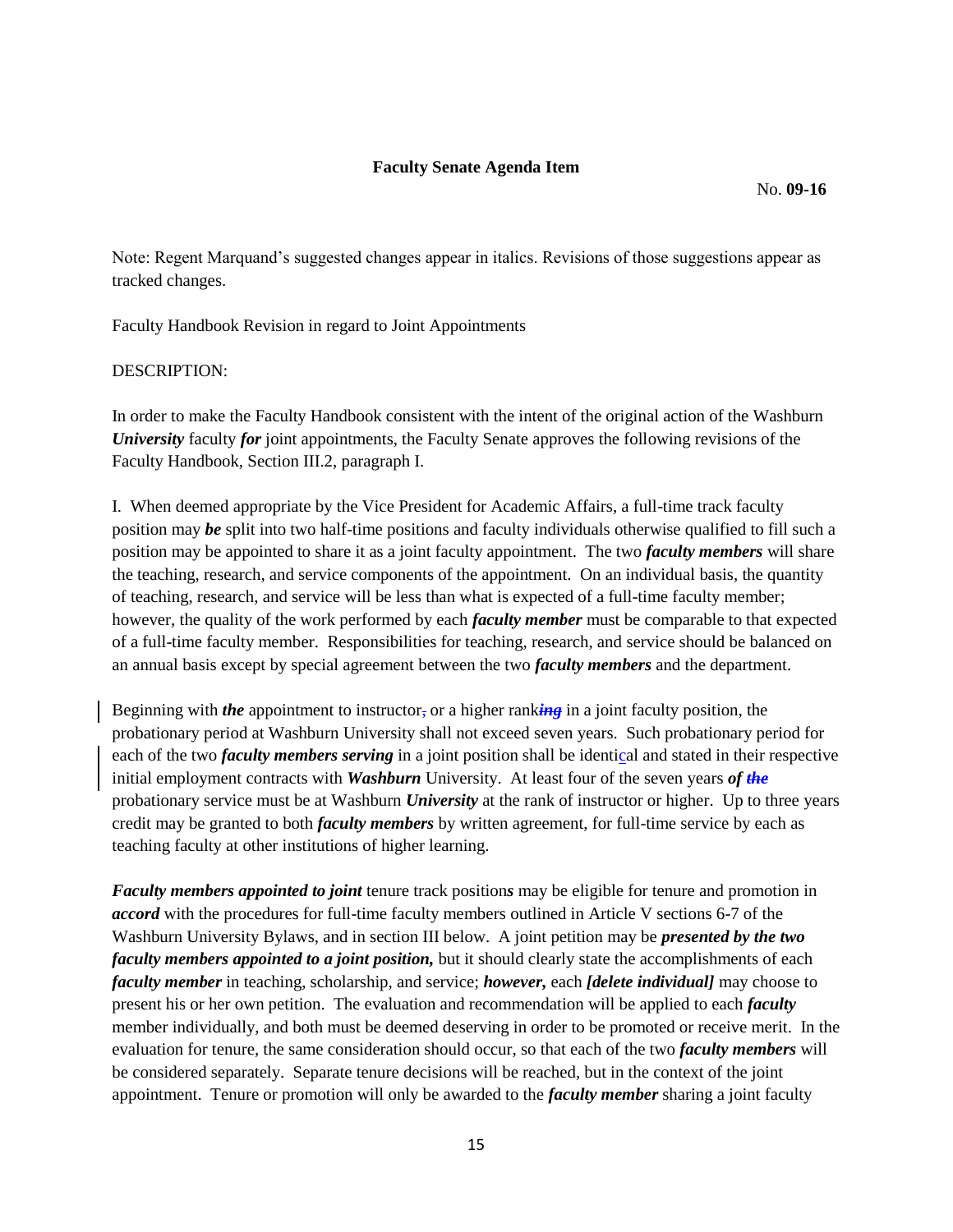appointment in the event that *both*: (a) (delete unnecessary words) petition for tenure and/or promotion in the same year of review; and, (b) (delete unnecessary words) are deemed to fulfill all of the requirements for tenure and/or promotion in rank. In the event that one of *faculty members* does not petition for tenure*,* or one of the two is deemed not to fulfill all of the requirements for tenure, both will be given notice of non-reappointment and their employment will terminate upon the expiration of their probationary period.

The property right granted by the award of tenure is the continuation of employment as a half-time faculty member which may be terminated for cause under Article V, section8 of the *Washburn* University Bylaws, or as provided in subsection K below. Each *faculty* member *serving in a* joint appointment position will receive an individual contract. Each *faculty* member will receive half of the full-time compensation for the position.

*[delete Both of]* The *faculty* members sharing the full-time jointly held appointment shall be entitled to benefits otherwise accruing to full-time faculty members. Among these are:

Academic and Sweet Summer Sabbaticals (to be shared).

Retirement (each receiving benefits based on their individual salary).

Life insurance (each insured based on *that* individual*'s* salary).

Group Health Insurance *(each will receiveing* full benefits; premium payments will be based upon *the individual's* salary, plan selected, and type of coverage elected).

Tuitition waiver for children of either participant.

Note: The faculty benedfit of short-term and long-term disability insurance will not be available to faculty members sharing joint appointments due to insurance company regulations.

The rest of the document is unchanged.

**Faculty Senate Agenda Item** Number: \_**08-07**\_\_\_ **SUBJECT: Joint Appointments** In order to make the Faculty Handbook consistent with the intent of the original action of the Washburn faculty in regard to joint appointments, the Faculty Senate approves the following revision of the Faculty Handbook, Section III:2, paragraph I. I. When deemed appropriate by the Vice President for Academic Affairs, a fulltime tenure track faculty position may split into two half-time positions and persons otherwise qualified to fill such a position may be appointed to share it as a joint faculty appointment. The two members will share the teaching, research, and service components of the appointment. On an individual basis, the quantity of teaching, research, and service will be less than what is expected of a full-time faculty member; however, the quality of the work performed by each member must be comparable to that expected of a full-time faculty member. Responsibilities for teaching, research, and service should be balanced on an annual basis except by special agreement between the two members and the department.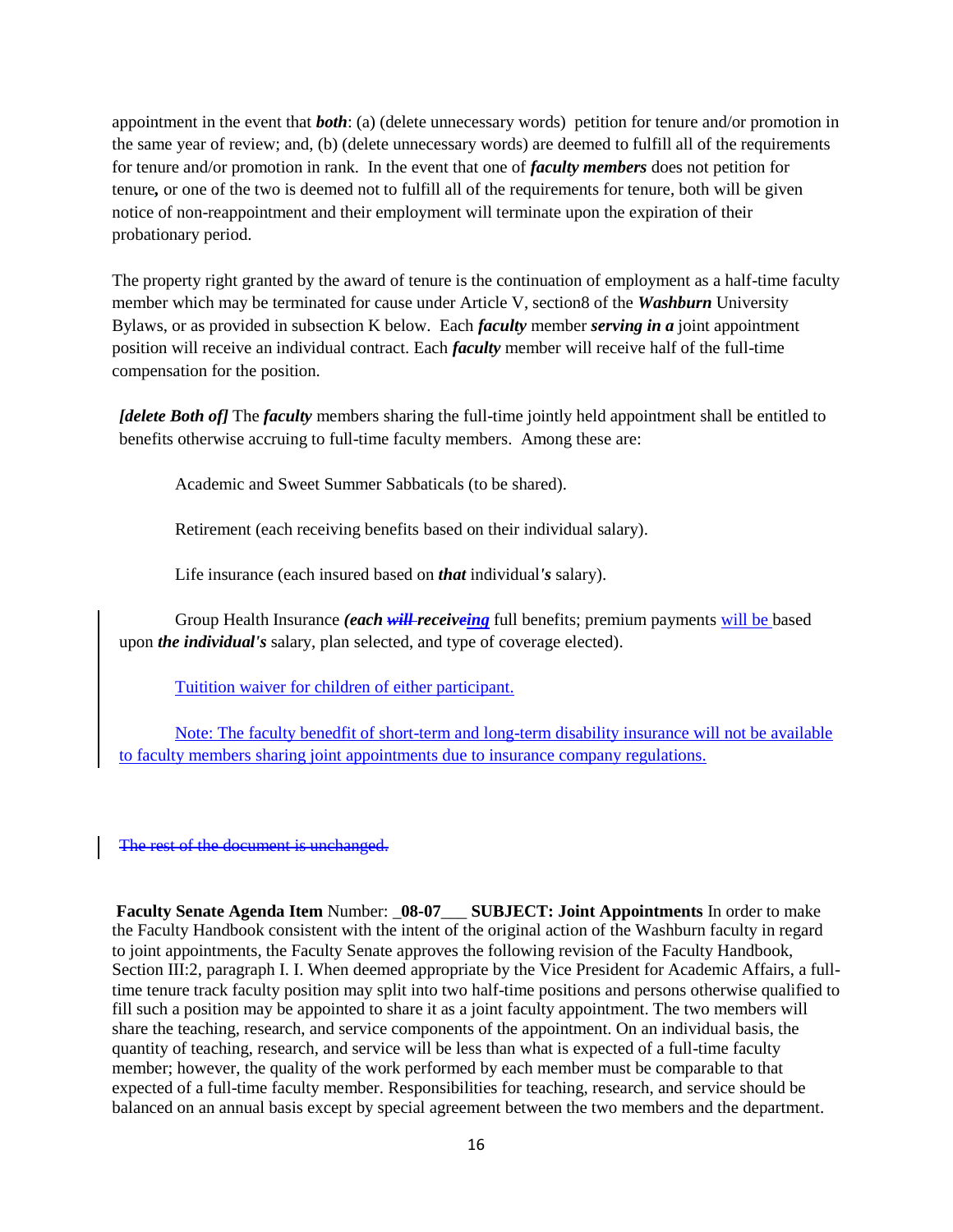Beginning with appointment to instructor or a higher rank in a joint faculty position, the probationary period at Washburn University shall not exceed seven years. Such probationary period for each of the two persons in a joint faculty position shall be identical and stated in their respective initial employment contracts with the University. At least four of the seven years probationary service must be at Washburn at the rank of instructor or higher. Up to three years credit may be granted to both appointees, by written agreement, for full-time service by each as teaching faculty at other institutions of higher learning. Joint faculty appointees in a tenure track position may be eligible for petition for tenure and promotion in accordance with the procedures for full-time faculty members outlined in Article V sections 6-7 of the Washburn University Bylaws and in section III below. A joint petition may be prepared, but it should clearly state the accomplishments of each individual in teaching, scholarship, and service; each individual may choose to present his or her own petition. The evaluation and recommendation will be applied to each member individually, and both must be deemed deserving in order to be promoted or receive merit. In evaluation for tenure, the same consideration should occur, so that each of the two individuals will be considered separately. Separate tenure decisions will be reached, but in the context of the joint appointment. Tenure or promotion will only be awarded to any person sharing a joint faculty appointment in the event that (a) both individuals in such a joint faculty position petition for tenure and/or promotion in the same year of review; and, (b) both individuals are deemed to fulfill all of the requirements for tenure and/or promotion in rank. In the event that one of the individuals does not petition for tenure or one of the two is deemed not to fulfill all of the requirements for tenure, both will be given notice of nonreappointment and their employment will terminate upon the expiration of their probationary period. The property right granted by the award of tenure is the continuation of employment as a half-time faculty member which may be terminated for cause under Article V, section 8 of the University Bylaws or as provided in subsection K below. Each member of this joint appointment will receive an individual contract. Each member will receive half of the full-time compensation for the position. Both of the members sharing the full-time jointly-held appointment shall be entitled to benefits otherwise accruing to full-time faculty members.

Among these are: Academic and Sweet Summer Sabbaticals (to be shared). Retirement (each receiving benefits based on their individual salary). Life insurance (each insured based on their individual salary). Group Health Insurance (each receiving full benefits; premium payments based upon salary, plan selected, and type of coverage elected). Tuition waiver for children of either participant. Note: The faculty benefit of short-term and long-term disability insurance will not be available to faculty members sharing jointly-held appointments due to insurance company regulations

Original Date: Nov. 3, 2008 Tom Prasch FS President

Robin Bowen VPAA Originated by Lee Boyd, NSD representative to the Faculty Senate in May 2008

Requested Action: Faculty Senate Approval

DATE: November 12, 2009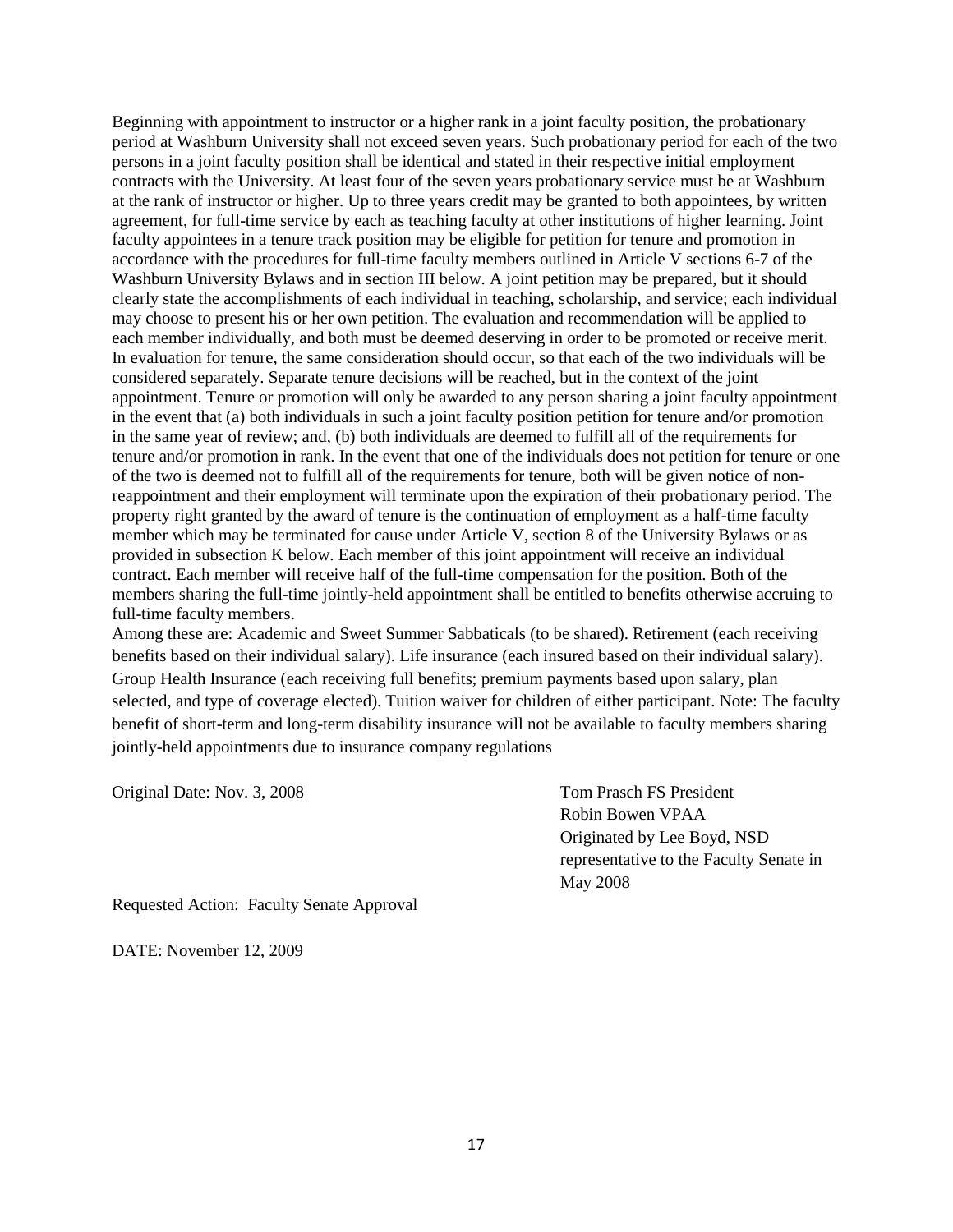#### FACULTY SENATE AGENDA ITEM

#### **Success Week Proposal**

The WSGA requests consideration of these proposed guidelines by both faculty and administration that a final, enforceable policy be formulated and enacted for the Spring 2010 or Fall 2010 semester.

**Proposal: The last week of Fall and Spring undergraduate classes will be designated Success Week.** The intent would be to allow time for students to be able to review and prepare for final examinations. Therefore, no student organization registered with the Student Activities & Greek Life Office may hold meetings or sponsor events without the expressed permission of designated staff of SAGL.

For academic programs, the following guidelines apply:

- A. Faculty are encouraged to utilize Success Week as a time for review of course material in preparation for the final examination. If an examination is to be given during Success Week, it must not be given in the last three days of Success Week. Assignments worth no more than 10% of the final grade and cover no more than one-fourth of assigned reading material in the course could be given.
- B. Major course assignments (extensive research papers, projects, etc.) should be due the Friday prior to Success Week and should be assigned early in the semester. Any modifications to assignments should be made in a timely fashion to give students adequate time to complete the assignments.
- C. If major course assignments must be given during Success Week, they should be due no later than the Wednesday of Success Week. Exceptions include class presentations by students and semester-long projects such as a project assignment in lieu of a final. Participation and attendance grades are acceptable.

This policy excludes make-up assignments, make-up tests, take-home final exams, and laboratory examinations. It also does not apply to classes meeting one day a week for more than one hour.

All university laboratory classes are exempt from this policy.

Instructors may petition their Dean or Department Chair if they believe the policy "jeopardizes or impairs" their ability to teach.

**Instructors are to be reminded that the majority of students are enrolled in multiple courses in the semester, and widespread violation of this faculty handbook policy can cause the workload of students to be excessive as the students begin preparing for their final examinations.**

#### **Students should be reminded that their primary reason for attending college should be their curriculum and students have the responsibility of studying throughout the entire semester.**

The Deans and Department Chairs will publicize and monitor this policy each semester.

Submitted: November 12, 2009 Tom Prasch, President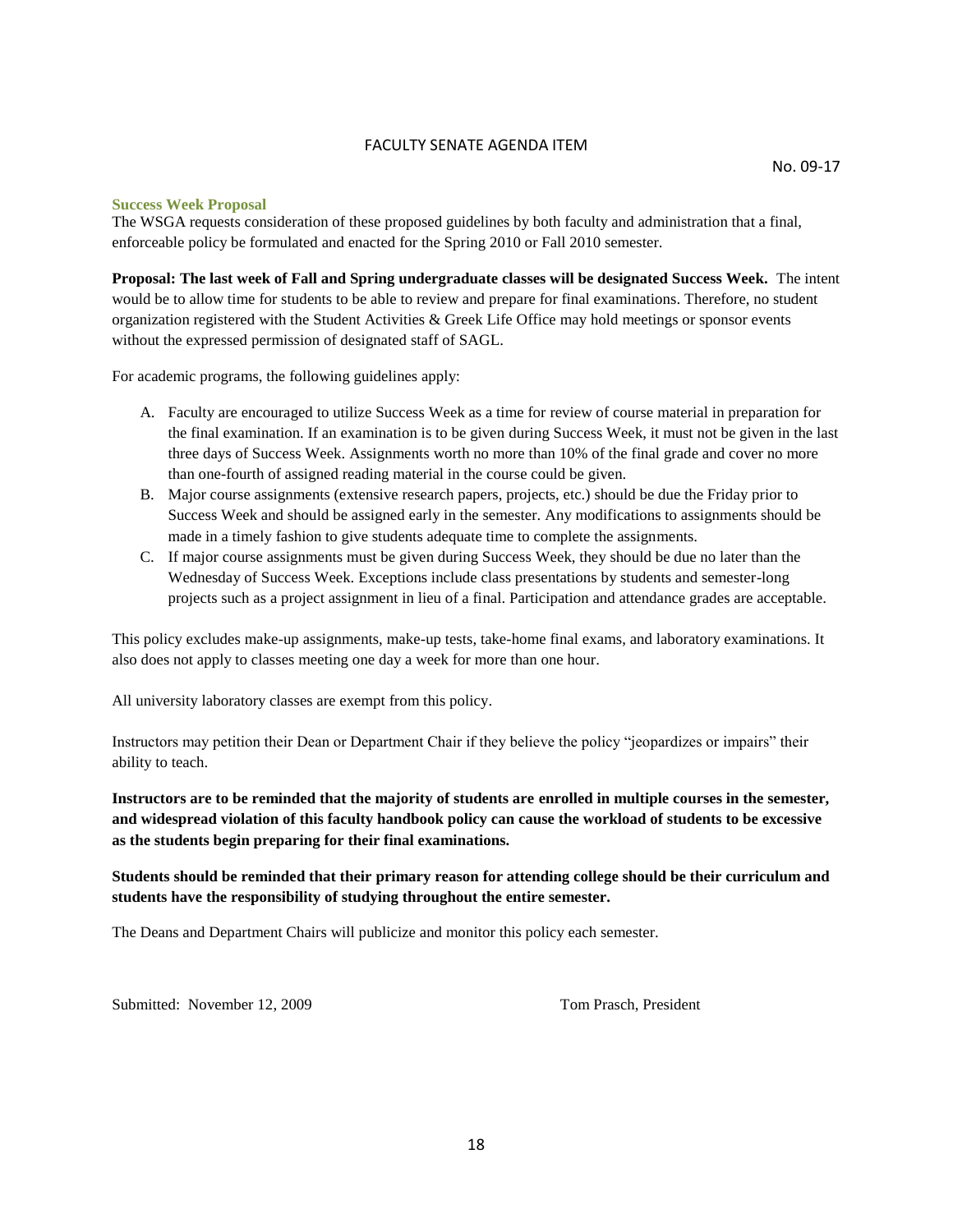

# Dead Week Information

**Findings by the WSGA Success Week Task Force**

*Kansas Board of Regents Schools currently with Dead Weeks or Dead Days*

5 of 6 **(All but Fort Hays State University)** Kansas State University Pittsburg State University Emporia State University University of Kansas Wichita State University

#### *US News & World Report's "Top 10 in Midwest"*

At least 5 of other 9 colleges in top 10 have a Dead Week or Dead Day Policy in place.

*Group of comparison institutions (Masters Colleges and University (medium programs), public and similar size of enrollment* At least 20 of 33 institutions have a Dead Week or Dead Day Policy in place.

#### *Ivy League schools with Dead Week/Dead Day Policies in place*

At least 7 of 8 - Harvard, Princeton, Cornell, Brown, Columbia, Dartmouth, Penn.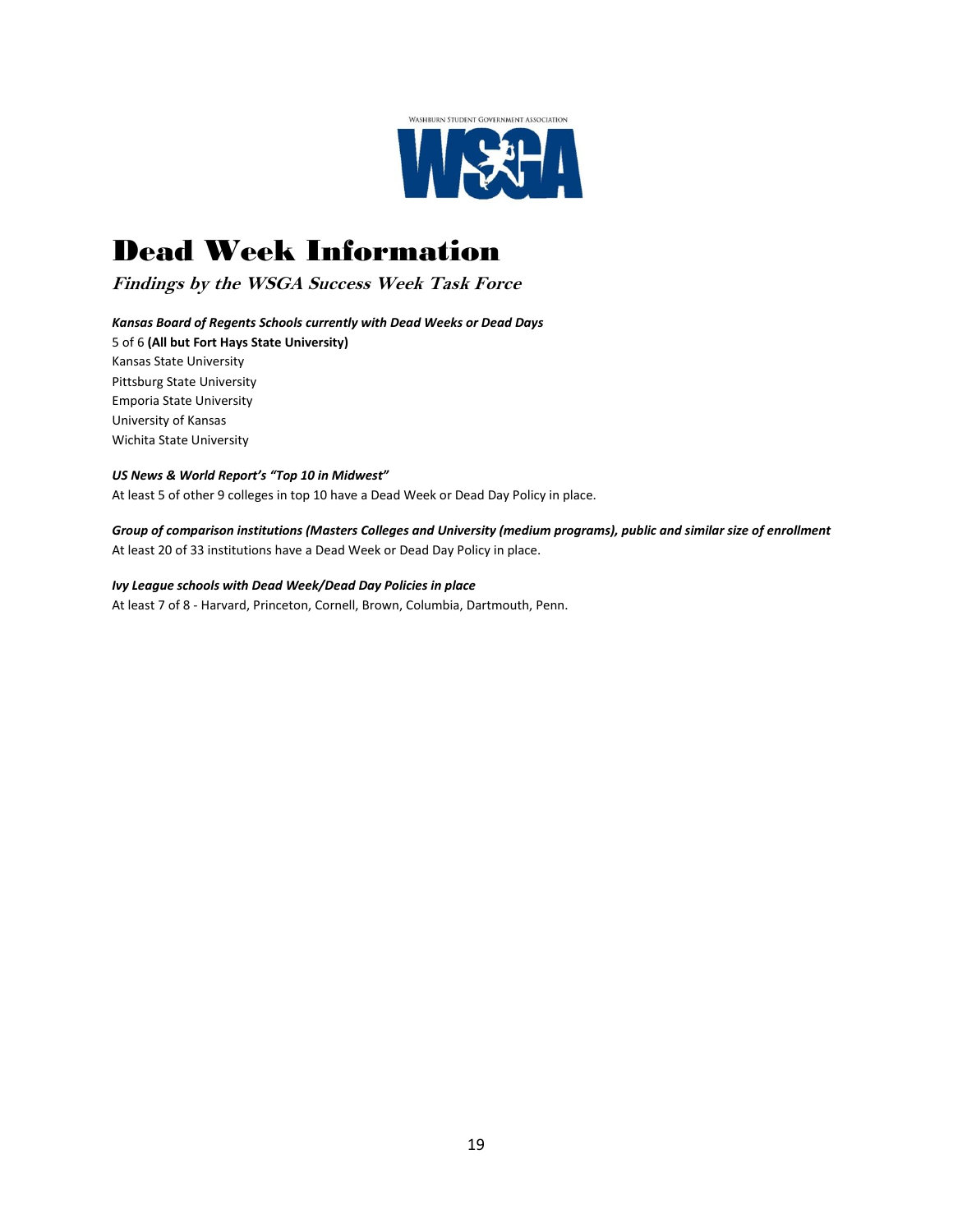#### **Transfer Committee Recommendations**

To fulfill its charge to identify ways to make Washburn University more "transfer friendly," the Transfer Committee has considered both procedural and substantive issues.

#### **Procedural issues:**

To expedite the posting of transcripts from other schools, Washburn will now accept electronic transcripts when sent through official channels.

To facilitate decisions about transfer credits, including those for general education,

The general education committee now considers requests on a "rolling" schedule rather than twice a year and students are no longer required to write an essay with their application;

The university is using transfer equivalency software (the TES system) to handle as many applications as possible electronically;

Department chairs will review and update their departments' listings on the transfer guide so that they are current and accurate;

The transfer guide will be made available on the faculty tab of my.washburn.

To advance cooperation between community colleges and Washburn, all programs with more than 60 hours of required courses for the degree are strongly encouraged to set up individualized consortium agreements with each of the local community colleges. Students in these highly prescriptive programs should be receiving advice during the first two years that will help them avoid hours that do not satisfy degree requirements. Such arrangements will not only help students but will also improve our image as the advisors t these schools will be able to encourage students to attend Washburn.

#### **Substantive issues:**

The Transfer Committee makes the following recommendations (to be considered individually) to the Academic Affairs Committee:

#### **EN 300**

The committee endorses the elimination of the 200/300 placement examination.

The second semester of freshman composition taken by students transferring into Washburn will be accepted as satisfying general education hours in the Humanities Division. This recommendation will take effect immediately upon approval.

The English Department will work with the various schools and majors to develop more majorspecific sections of EN 300, especially with the SON.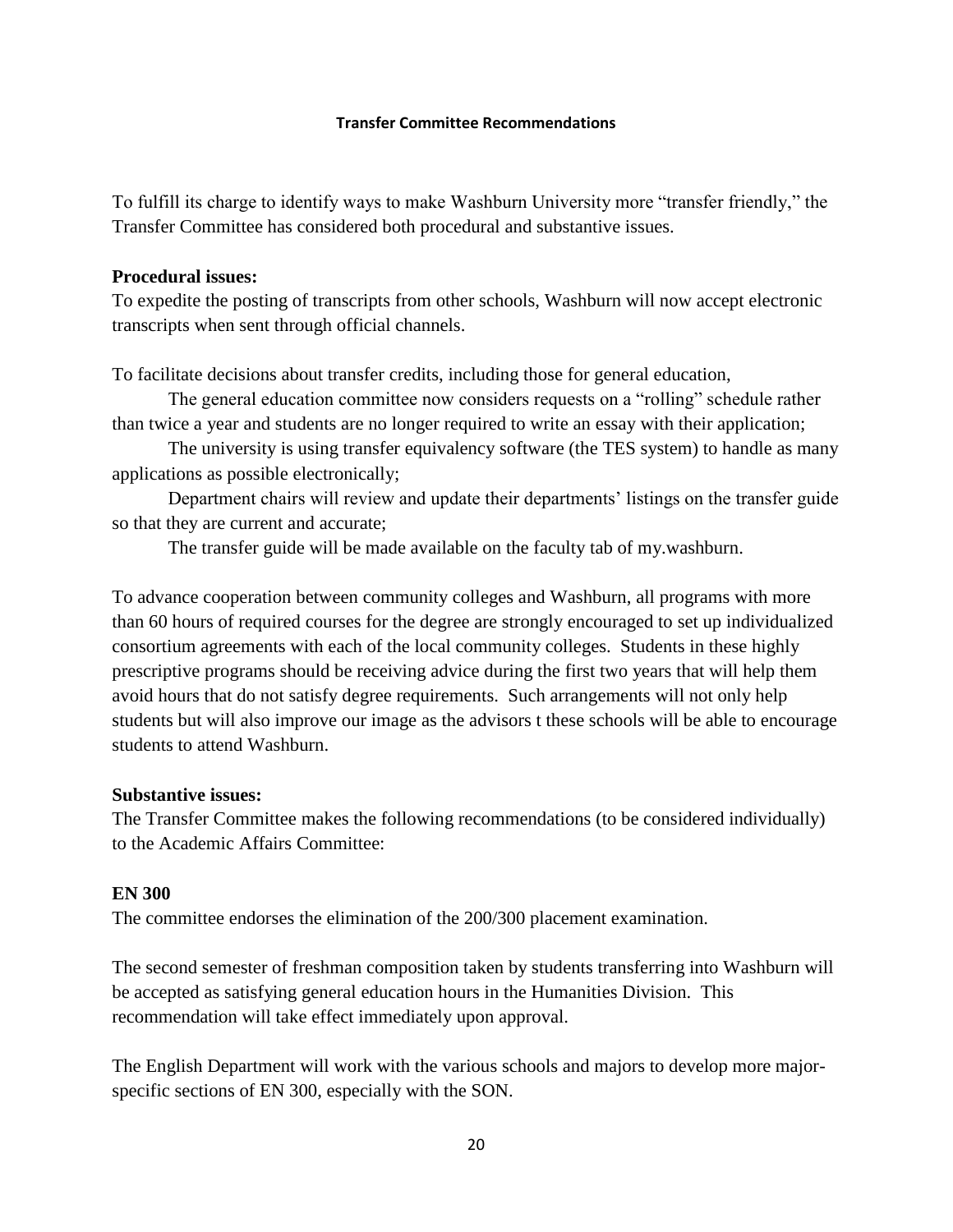## **PE 198**

The committee recommends that the university requirement of PE 198 be eliminated.

## **WTE**

The committee recommends that the Washburn Transformational Experience be changed from a requirement to an option.

## **General Education courses**

The committee recommends that the general education requirement be made non-course specific, i.e., any course in any department of the CAS qualifies for general education credit. [possible addition, depending on outcome of ad hoc general education committee recommendations: "provided the course syllabus demonstrates a clear emphasis on at least one of the General Education Learning Objectives and the instructor can adequately assess student learning regarding that objective"].

The committee sites the following advantages of such a change:

All transfer issues involving general education credit are eliminated;

The cumbersome paperwork for general education course approval is eliminated;

The discrepancy in transfer credit acceptance between transfer students with a completed associate's degree and those who do not have one is eliminated;

Interdisciplinary and special topics courses are encouraged since they would not need to go through general education committee approval;

Upper-division courses will be available for general education credit and therefore appeal to a broader base of students.